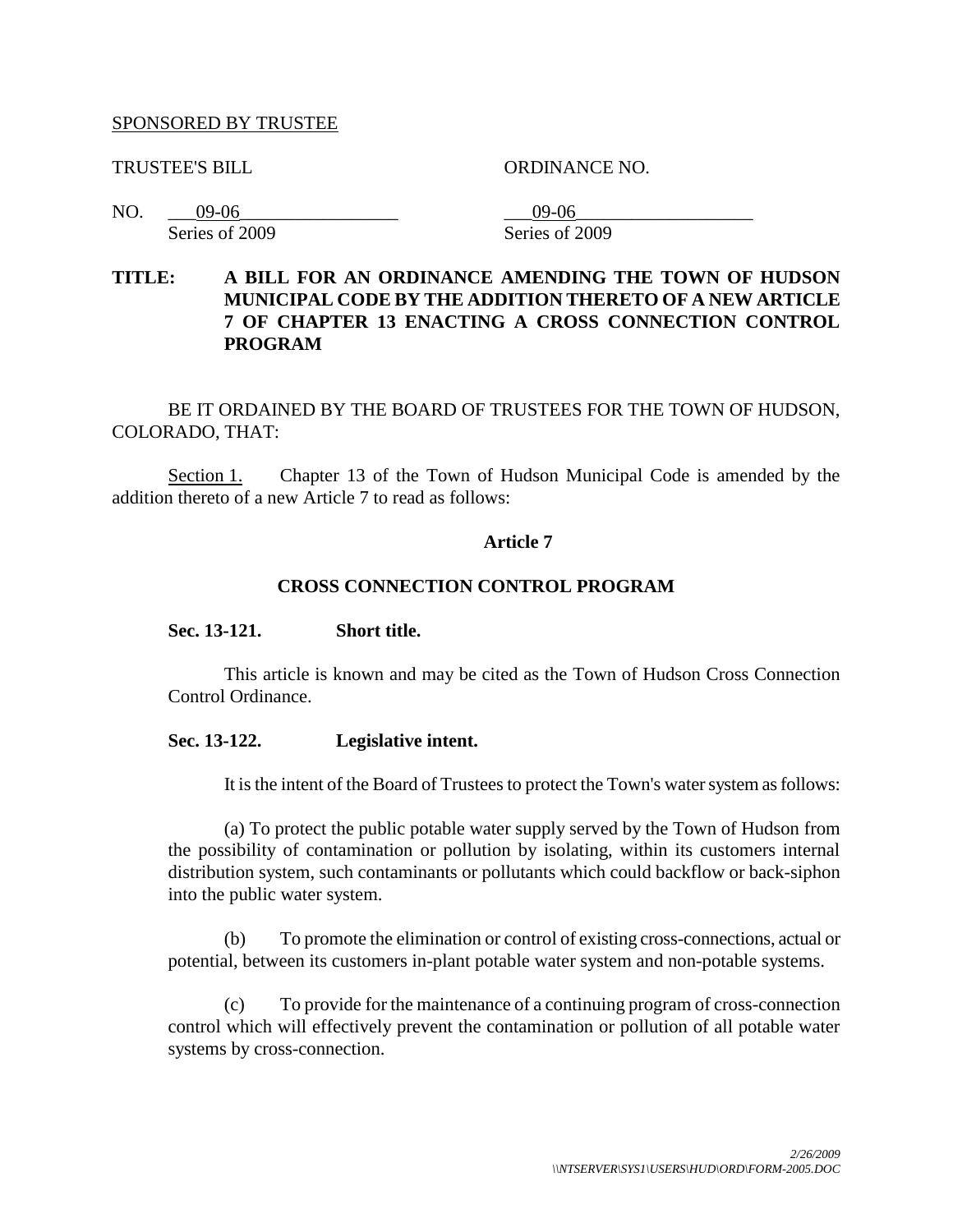#### **Sec. 13-123. Responsibility.**

The Public Works Director is hereby delegated the responsibility for implementing a cross connection control program in accordance with this Article and for enforcement thereof. If a backflow prevention device is required at the Town water service connection to any owner's premises for the protection of the Town water system, the Public Works Director shall give notice in writing to the owner to install an approved backflow prevention device at each service connection to the premises. The owner shall install an approved device or devices at the owner's own expense.

#### **Sec. 13-124. Definitions**

When not clearly otherwise indicated by the context, the following words and phrases in this Article 7 have the following meanings.

(1) *Approved* means accepted by the Public Works Director as meeting an applicable specification stated or cited in this regulation, or as suitable for the proposed use.

(2) *Auxiliary Water Supply* means any water supply on or available to the premises other than the purveyor's approved public potable water supply. These auxiliary waters may include water from another purveyor's public potable water supply or any natural source such as a well, spring, river, stream, pond, lake, etc., or "used waters" or "industrial fluids." These waters may be polluted or contaminated or may be objectionable and constitute an unacceptable water source over which the Town does not have sanitary control.

(3) *Backflow* means the flow of water or other liquids, mixtures or substances, under positive or reduced pressure in the distribution pipes of a potable water supply from any source other than its intended source.

(4) *Backflow Preventer* means a device or means designed to prevent backflow or back-siphonage into the public water supply by isolating the owner's water system from the public water system. The following definitions apply to backflow preventers:

> *Air Gap* means physical separation sufficient to prevent backflow between the free-flowing discharge end of the potable water system and any other system. Physically defined as a distance equal to twice the diameter of the supply side pipe diameter but never less than one (1) inch.

> *Atmospheric Vacuum Breaker* means a device which prevents backsiphonage by creating an atmospheric vent when there is either a negative pressure or sub-atmospheric pressure in a water system.

> *Double Check Valve Assembly* means an assembly of two (2) independently operating spring loaded check valves with tightly closing shut off valves on each side of the check valves plus properly located test cocks for the testing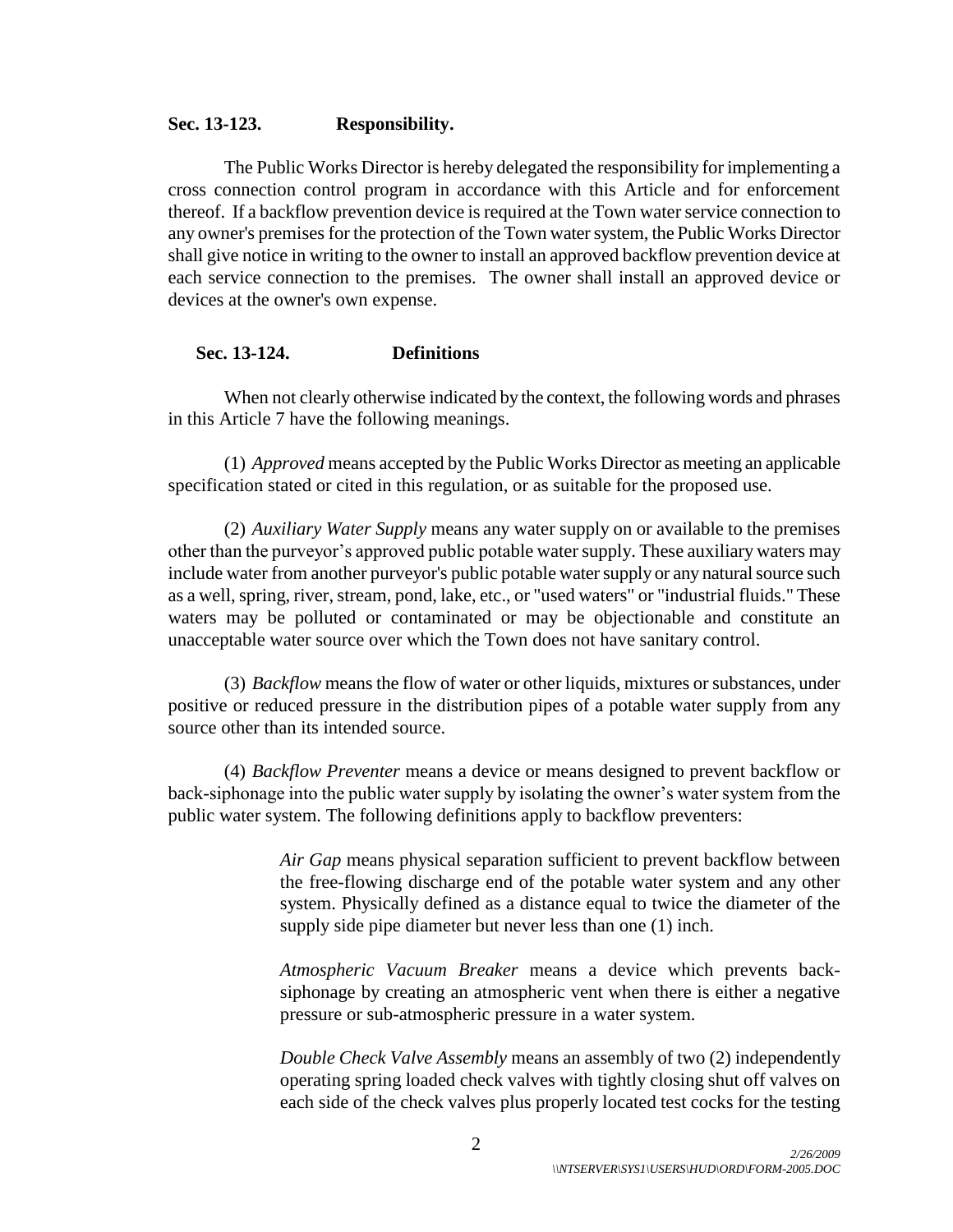of each check valve.

*Pressure Vacuum Breaker* means a device containing one (1) or two (2) independently operated spring loaded check valves and an independently operated spring loaded air inlet valve located on the discharge side of the check or checks. Device includes tightly closing shut-off valves on each side of the check valves and properly located test cocks for the testing of the check valve(s).

*Reduced Pressure Principle Backflow Preventer* means an assembly consisting of two (2) independently operating approved check valves with an automatically operating differential relief valve located between the two (2) check valves, tightly closing shut-off valves on each side of the check valves plus properly located test cocks for the testing of the check valves and the relief valve. The device will operate to maintain the pressure in the zone between the two check valves at a level less than the pressure on the public water supply side of the device. At cessation of normal flow, the pressure between the two (2) check valves will be less than the pressure on the public water supply of the device. In case of leakage of either of the check valves, the differential relief valve will operate to maintain the reduced pressure in the zone between the check valves by discharging to the atmosphere. When the inlet pressure is two (2) pounds per square inch or less, the relief valve will open to the atmosphere.

(5) *Backpressure* means the condition in which the owner's system pressure is greater than the supplier's system pressure caused by a pump, elevated tank, boiler or other means.

(6) *Back Siphonage* means the flow of water or other liquids, mixtures or substances into the distribution pipes of a potable water supply system from any source other than its intended source caused by the sudden reduction of pressure in the potable water supply system.

(7) *Certified Inspector and Tester* means any person who has passed a state approved or sponsored testing and inspection course, and who is listed by the state as a certified inspector/tester.

(8) *Town* means the Town of Hudson.

(9) *Colorado Cross Connection Control Manual* means the manual published by the State of Colorado addressing cross connection control practices, which will be used as a guidance document for the Town in implementing a cross connection control program.

(10) *Compliance Period* means the time between the receipt by the owner of a notice from the Public Works Director or designee thereof to install, test, or repair a backflow preventer and the day upon which such installation, testing, or repair shall be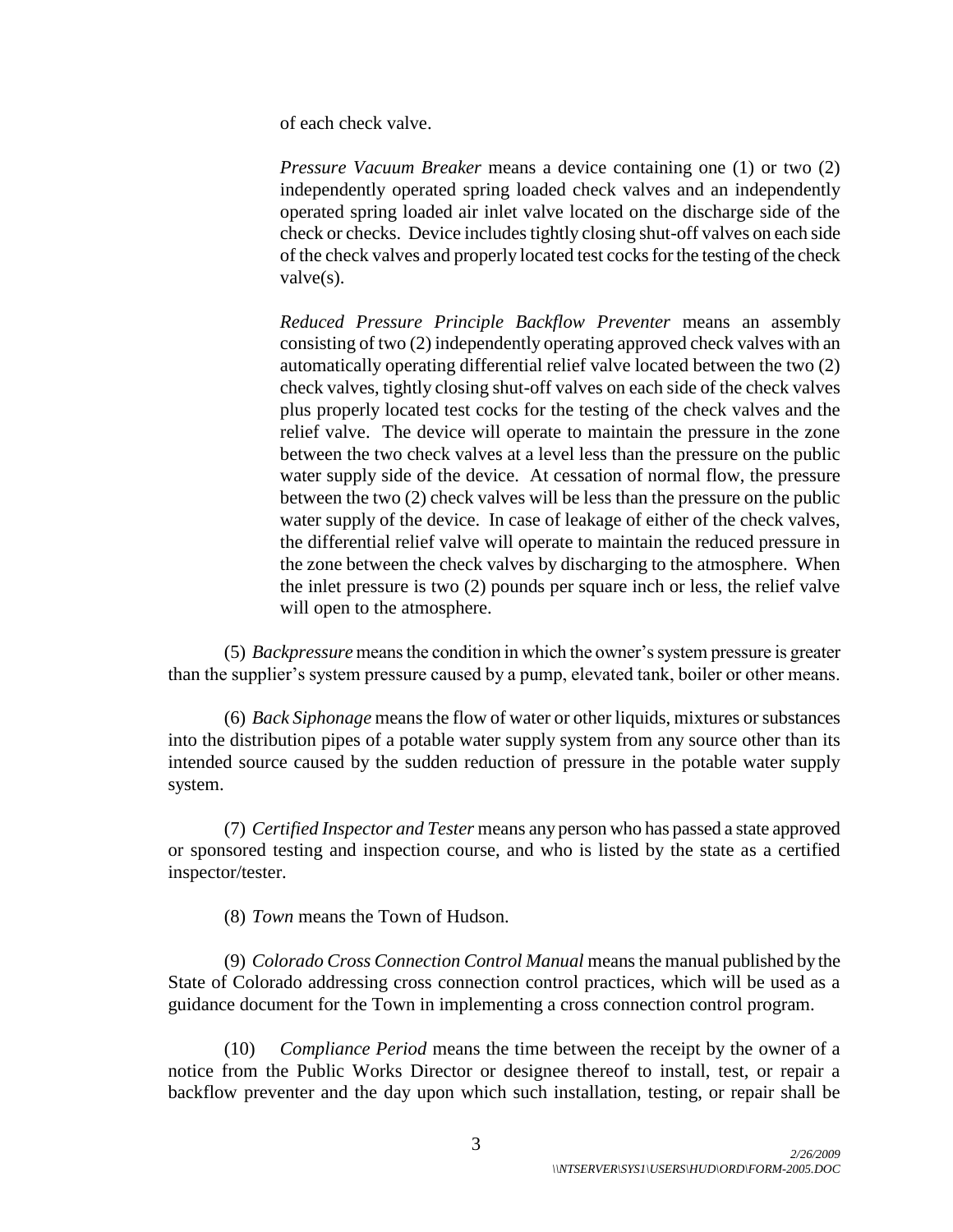completed or ready for inspection by the Public Works Director or a designee thereof.

(11) *Containment* means the method of backflow prevention which requires a backflow preventer at the water service entrance.

(12) *Contaminant* means a substance that will impair the quality of the water to a degree that it creates a health hazard to the public leading to poisoning or the spread of disease.

(13) *Cross-connection* means any actual or potential connection between the public water supply and a source of contamination or pollution.

(14) *Fixture Isolation* means the method of backflow prevention in which a backflow preventer is located to correct a cross connection at an in-plant location rather than at a water service entrance.

(15) *Hazard* means any condition, device, or practice in the water supply system and its operation which, in the judgment of the Public Works Director, creates or may create a danger to the health and well-being of the water consumer. Hazards include, but are not limited to, plumbing type cross connections that have not been properly protected by an approved backflow preventer, any actual or potential threat to the physical properties of the water system or to the potability of the Town's potable water system or the owner's potable water system which would constitute a nuisance or be aesthetically objectionable or could cause damage to the system or its appurtenances, or any actual or potential introduction of a pollutant or contaminant into the Town's potable water system or the owner's potable water system which would have a protracted effect on the quality of the potable water. The degree of hazard will be derived from an evaluation of the potential risk to public health and the adverse effect of the hazard upon the Town's potable water system and/or the owner's potable water system.

(16) *Non-Potable Water* means water that is not safe for human consumption or that is of questionable potability.

(17) *Owner* means any person who has legal title to, or license to operate or habitat in, a property upon which a cross-connection inspection is to be made or upon which a crossconnection is present.

(18) *Person* means any individual, partnership, company, public or private corporation, political subdivision or agency of the State Department, agency or instrumentality or the United States or any other legal entity.

(19) *Pollutant* means a foreign substance that, if permitted to get into the public water system, will degrade its quality so as to constitute a hazard or impair the usefulness or quality of the water to a degree which does not create an actual hazard to the public health but which does adversely and unreasonably affect such water for domestic use.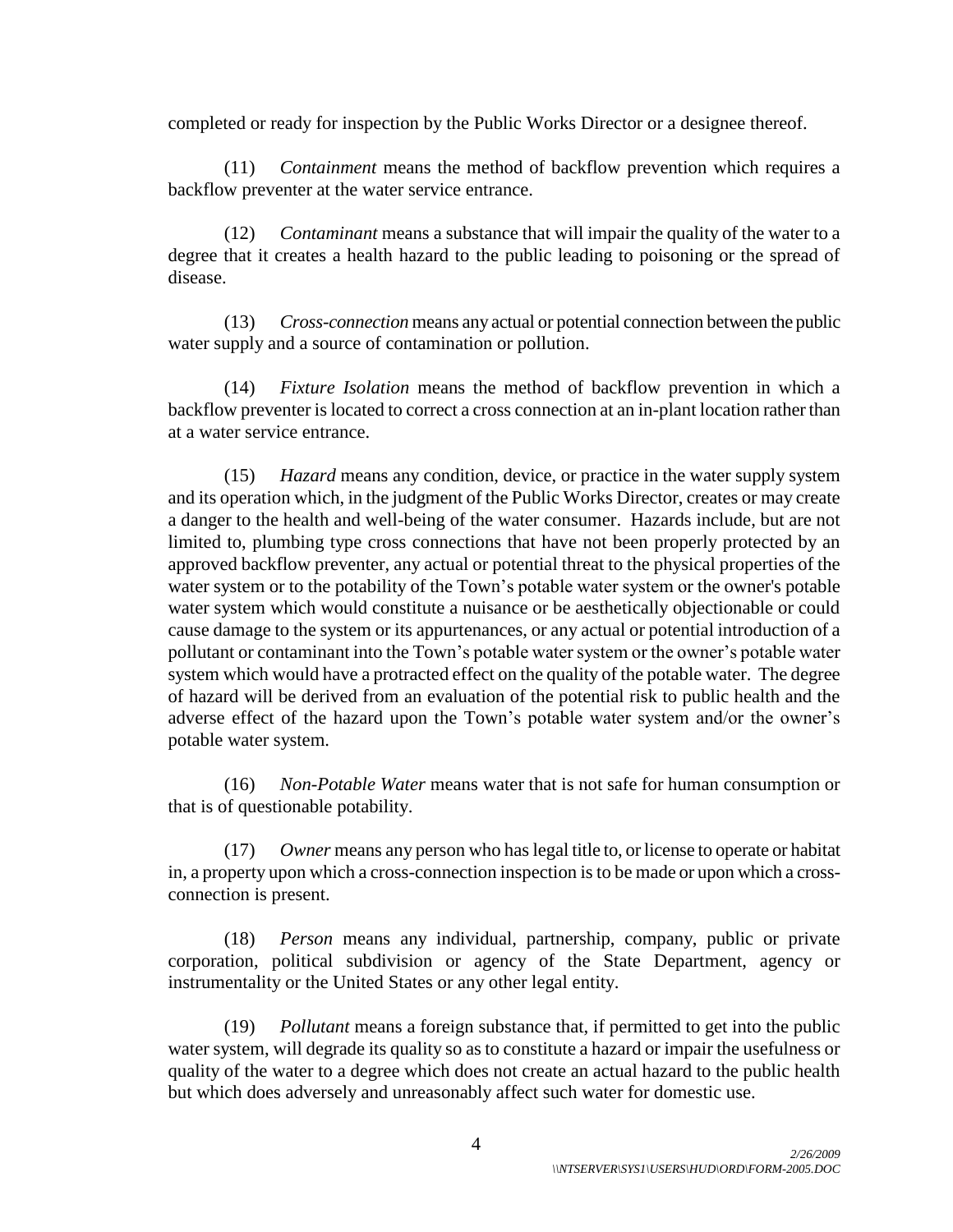(20) *Potable Water* means water free from impurities in amounts sufficient to cause disease or harmful physiological effects. The bacteriological, chemical, and radiological quality shall conform with State drinking water regulations.

(21) *Water Service Entrance* means that point in the owners water system beyond the sanitary control of the Town; generally considered to be the outlet end of the water meter and always before any unprotected branch.

### **Sec. 13-125. Administration**

(a) The Town will operate a cross-connection control program, to include the keeping of necessary records, which fulfills the requirements of the Colorado Cross Connection Control Manual.

(b) The owner shall allow his property to be inspected for possible crossconnections and shall follow the provisions of the Town's program and the Colorado Regulations if a cross-connection is permitted.

(c) If the Town requires that the public supply be protected by containment, the owner shall be responsible for water quality beyond the outlet end of the containment device and should utilize fixture outlet protection for that purpose. The owner may utilize public health officials, or personnel from the Town, or their delegated representatives, to assist in the survey of the facilities and to assist in the selection of proper fixture outlet devices and the proper installation of these devices.

## **Sec. 13-126. Requirements**

(a) Town

(1) On new installations, the Town will inspect building plans and/or premises to determine the type of backflow preventer that will be required. Building plans must show water service type, size and location; meter size and location; backflow preventer size, type and location; and fire system service line, size and type of backflow preventer.

(2) For premises existing prior to the start of this program, the Town will perform evaluations and inspections of plans and/or premises and inform the owner by letter of any corrective action deemed necessary, the method of achieving the correction, and the time allowed for the correction to be made. Ordinarily, sixty (60) days will be allowed, however, this time period may be shortened depending upon the degree of hazard involved and the history of the device(s) in question.

(3) The Town will not allow any cross-connection to remain unless it is protected by an approved backflow preventer.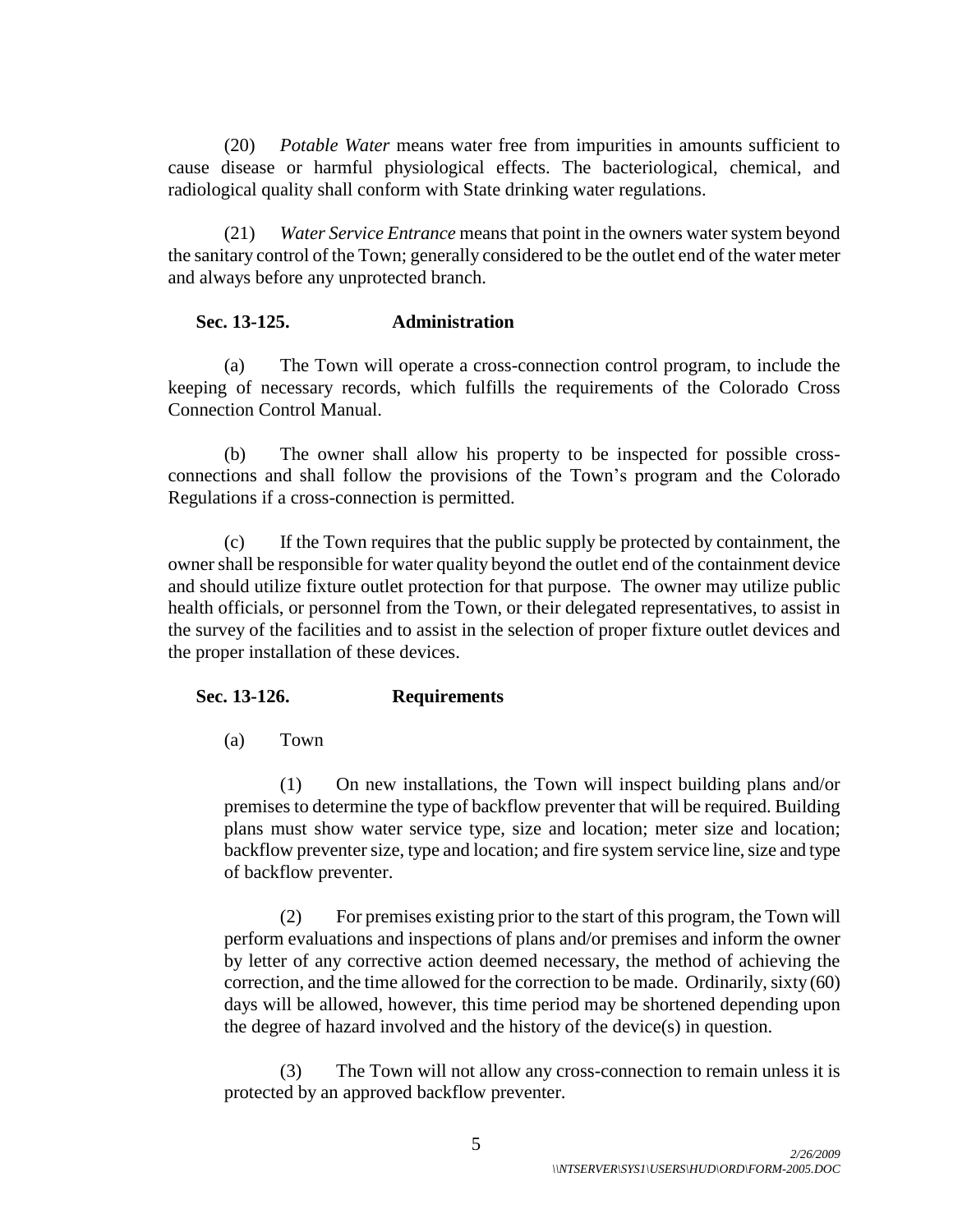(4) The Town shall inform the owner by letter of any failure to comply. The Town will allow an additional fifteen (l5) days for the correction. In the event the owner fails to comply with the necessary correction, the Town will inform the owner by letter that the water service to the owner's premises will be terminated within a period not to exceed five (5) days. In the event that the owner informs the Town of extenuating circumstances as to why the correction has not been made, a time extension may be granted by the Town but in no case will exceed an additional thirty (30) days.

(5) If the Town determines at any time that a serious threat to the public health exists, the water service will be terminated immediately.

(6) The Town will begin initial premise inspections to determine the nature of existing or potential hazards following the approval of this program. The Town may perform additional premise inspections at any time thereafter.

(b) Owner

(1) The owner shall be responsible for the elimination or protection of all cross-connections on his premises.

(2) Backflow preventers shall be installed immediately inside the structure being served and immediately downstream of the water meter and, in all cases, before the first branch line leading off the service line.

(3) Backflow preventers shall be installed in an accessible location to facilitate inspection, testing and maintenance. Adequate drainage for the device must be provided for in the event that water is released.

(4) Backflow preventers on fire lines shall have outside stem and yoke ("O.S. & Y") valves and be listed by the National Fire Protection Association.

(5) Backflow preventers shall be installed in the horizontal position. A variance may be granted upon review by the Public Works Director.

(6) Reduced pressure backflow preventers shall be installed at least twelve (12) inches above finished grade to allow clearance for repair work. Proper drainage shall be provided for the relief valve and may be piped away from the location provided it is readily visible from above grade and provided the relief valve is separated from the drain line by a minimum of double the diameter of the supply line.

(7) The owner, after having been informed by a letter from the Town, shall at his expense, install, maintain, and test, or have tested, any and all backflow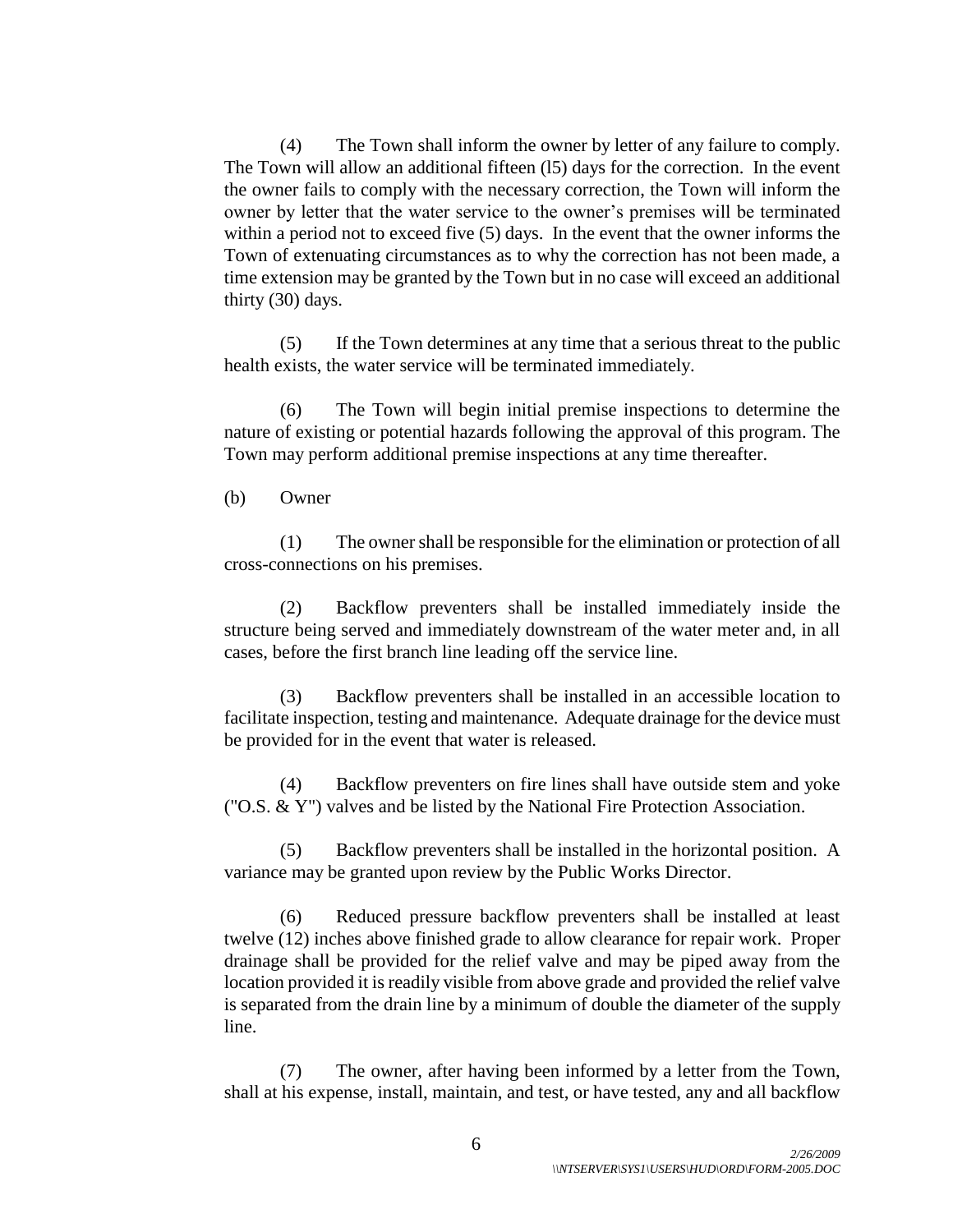preventers on his premises.

(8) The owner shall correct any malfunction of the backflow preventer which is revealed by periodic testing.

(9) The owner shall inform the Town of any proposed or modified crossconnections and any existing cross-connections of which the owner is aware but has not been found by the Town.

(10) The owner shall not install a by-pass around any backflow preventer unless there is a backflow preventer of the same type on the bypass. Owners who cannot shut down operation for testing of the device(s) must supply additional devices necessary to allow testing to take place.

(11) The owner shall install backflow preventers in a manner approved by the Town.

(12) The owner shall install only backflow preventers approved by the Town.

(13) Any owner having a private well or other private water source, must have written permission from the Town if the well or source is cross-connected to the Town's system. Permission to cross-connect may be denied by the Town. The owner may be required to install a backflow preventer at the service entrance if a private water source is maintained, even if it is not cross-connected to the Town's system.

(14) In no case will it be permissible to have connections or tees upstream of the backflow preventer.

(15) The owner shall be responsible for the payment of all fees for device testing and re-testing in the case that the device fails to operate correctly.

(16) All laws and regulations contained in this Ordinance shall apply regardless of the age of the facility.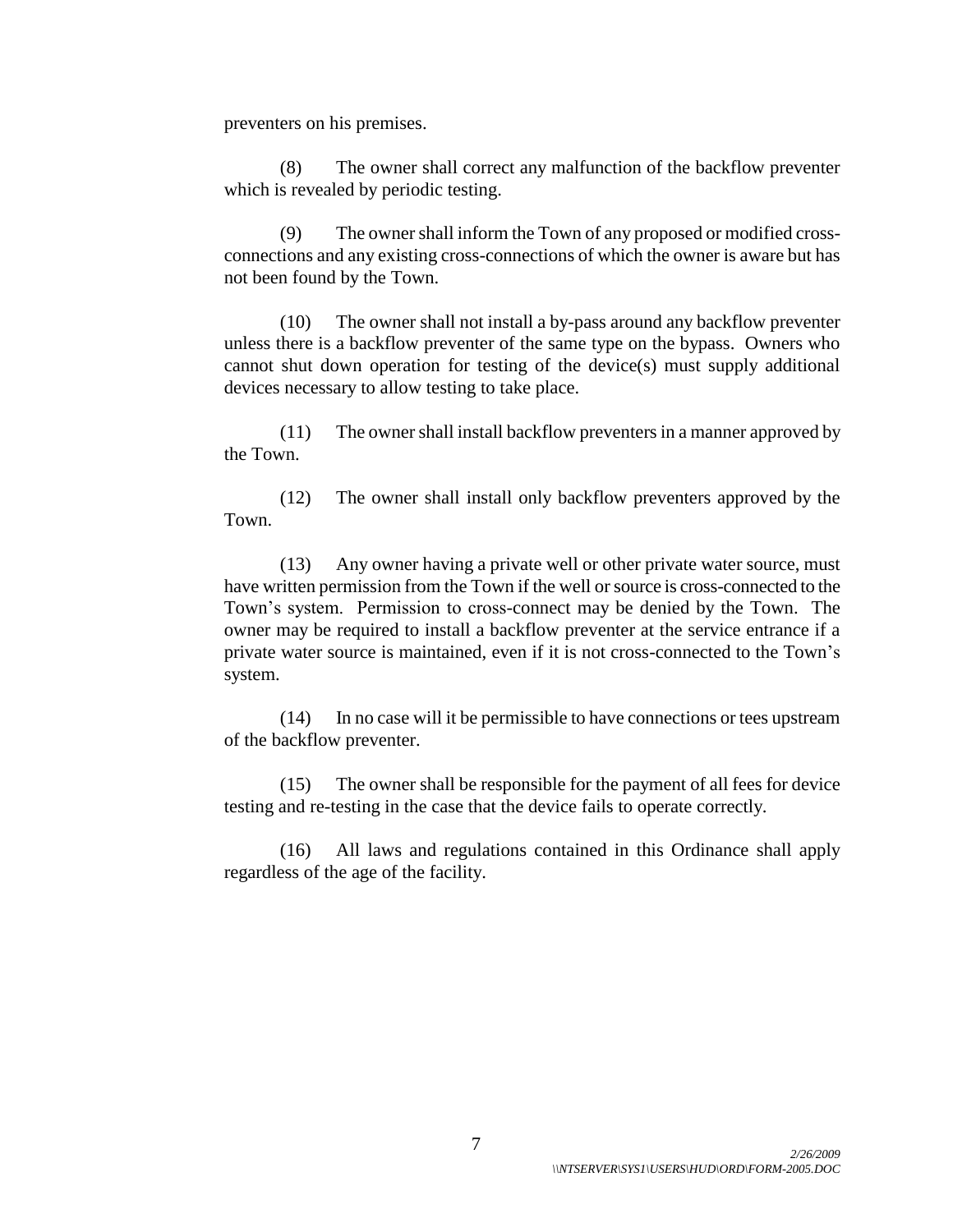## **Sec. 13-127. Existing In-Use Backflow Preventers**

(a) Any existing backflow preventer will be allowed by the Town to continue in service unless, in the opinion of the Public Works Director, the degree of hazard is such as to supercede the effectiveness of the present backflow preventer, or result in an unreasonable risk to the public health. Where the degree of hazard has increased, as in the case of a residential installation converting to a business establishment, any existing backflow preventer must be upgraded to a reduced pressure principle device or a reduced pressure principle device must be installed in the event that no backflow device was present.

(b) Backflow preventers currently installed which are not approved shall be replaced with an approved device within three (3) years of adoption of this Ordinance, unless the device fails an annual operational test. If the device fails any such test, it shall be replaced with an approved device within thirty (30) days from the date of the test. However, this time period may be shortened depending upon the degree of hazard involved and the history of the device(s) in question.

## **Sec. 13-128. Periodic Testing**

(a) It is the responsibility of the owner to have certified inspections and operational tests made on all backflow preventers upon installation and at least once per year thereafter. The Public Works Director may require certified inspections at more frequent intervals. These inspections and tests shall be made at the expense of the owner and shall be performed by a certified inspector.

(b) The testing shall be conducted during the Town's regular business hours. Exceptions to this, when at the request of the owner, may require additional charges to cover the increased costs to the Town.

(c) Any backflow preventer which fails during a periodic test shall be repaired or replaced. When repairs are necessary, upon completion of the repair the device will be retested at owner's expense to insure correct operation. High hazard situations will not be allowed to continue unprotected if the backflow preventer fails the test and cannot be repaired immediately. In other situations, a compliance date of not more than thirty (30) days after the test date will be established. The owner is responsible for spare parts, repair tools, or a replacement device. Parallel installation of two (2) devices is an effective means of the owner insuring that uninterrupted water service during testing or repair of devices and is strongly recommended when the owner desires such continuity.

## **Sec. 13-129. Compliance**

(a) The compliance period for installation, inspection and testing, or repair of a backflow preventer shall be as follows:

(1) Existing Facilities: Within sixty (60) days from the effective date of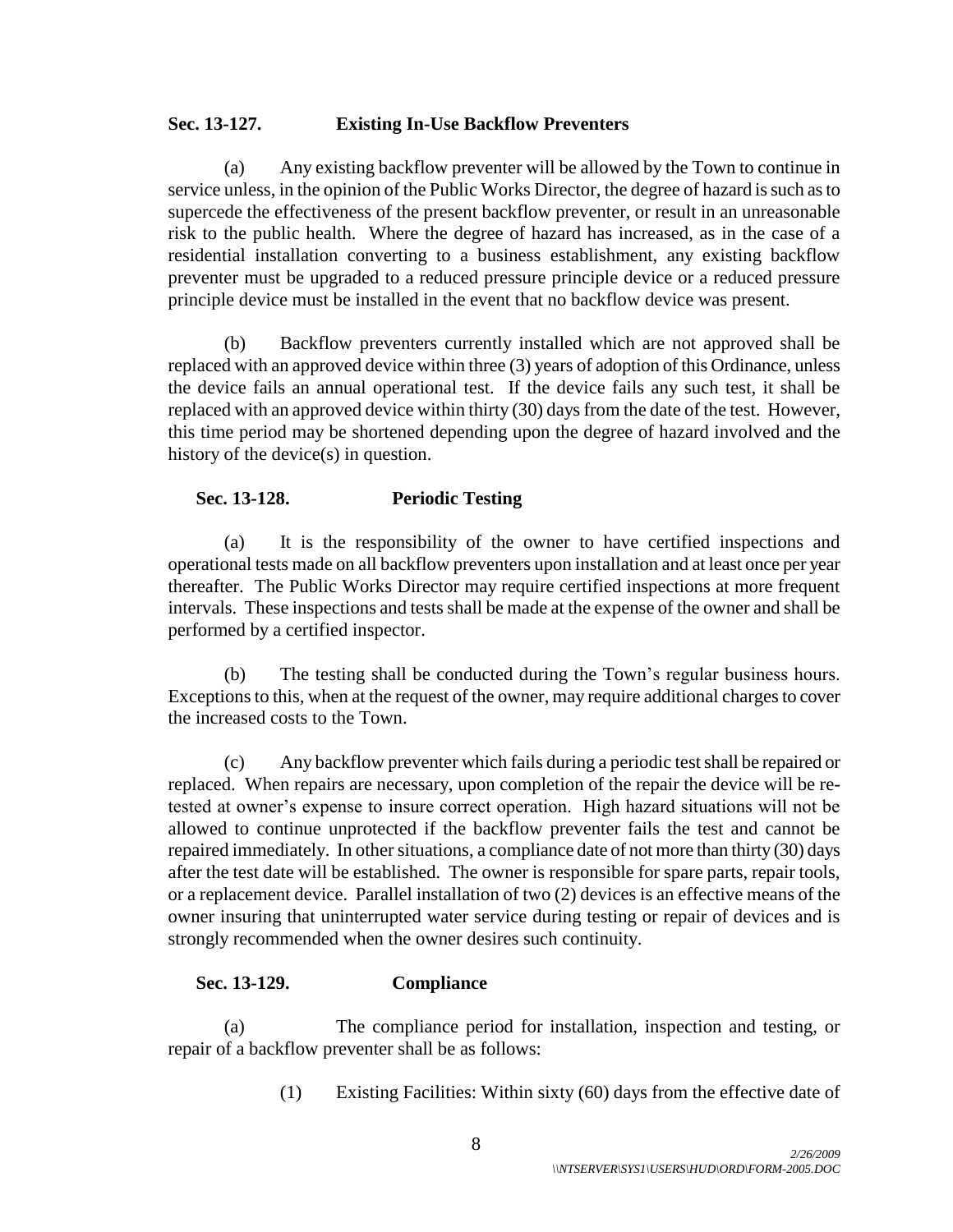this Ordinance.

(2) New Construction or Alteration Requiring a Building Permit: Prior to Certificate of Occupancy or final inspection by the building division.

(3) Any Facility with a Backflow Incident: Within ten (10) days from date of occurrence.

(b) Backflow prevention shall be provided using an air-gap or a reduced pressure principal backflow preventer for the following facilities:

- (1) Automotive service station or repair shop
- (2) Auxiliary water supply
- (3) Boiler (non-domestic)
- (4) Carbonator
- (5) Commercial service line greater than four-inch diameter
- (6) Car wash
- (7) Food processing and packing plant
- (8) Greenhouse
- (9) Hospital
- (10) Hotel and lodging facility
- (11) Kennel
- (12) Laboratory
- (13) Laundry or dry cleaning service
- (14) Manufacturing and industrial facility
- (15) Medical office
- (16) Morgue and mortuary
- (17) Multi-storied building
- (18) Photographic studio and laboratory
- (19) Sewage treatment plant
- (20) School
- (21) Swimming pool
- (22) Veterinary office
- (23) Water treatment plant

(c) Backflow prevention shall be provided using a reduced pressure principal backflow preventer for the following facilities:

- (1) Solar heating system with make-up water
- (2) Fire sprinkler system with antifreeze or other additives

(d) Backflow prevention shall be provided using an air-gap, a reduced pressure principal backflow preventer, or a double check valve assembly for the following facilities: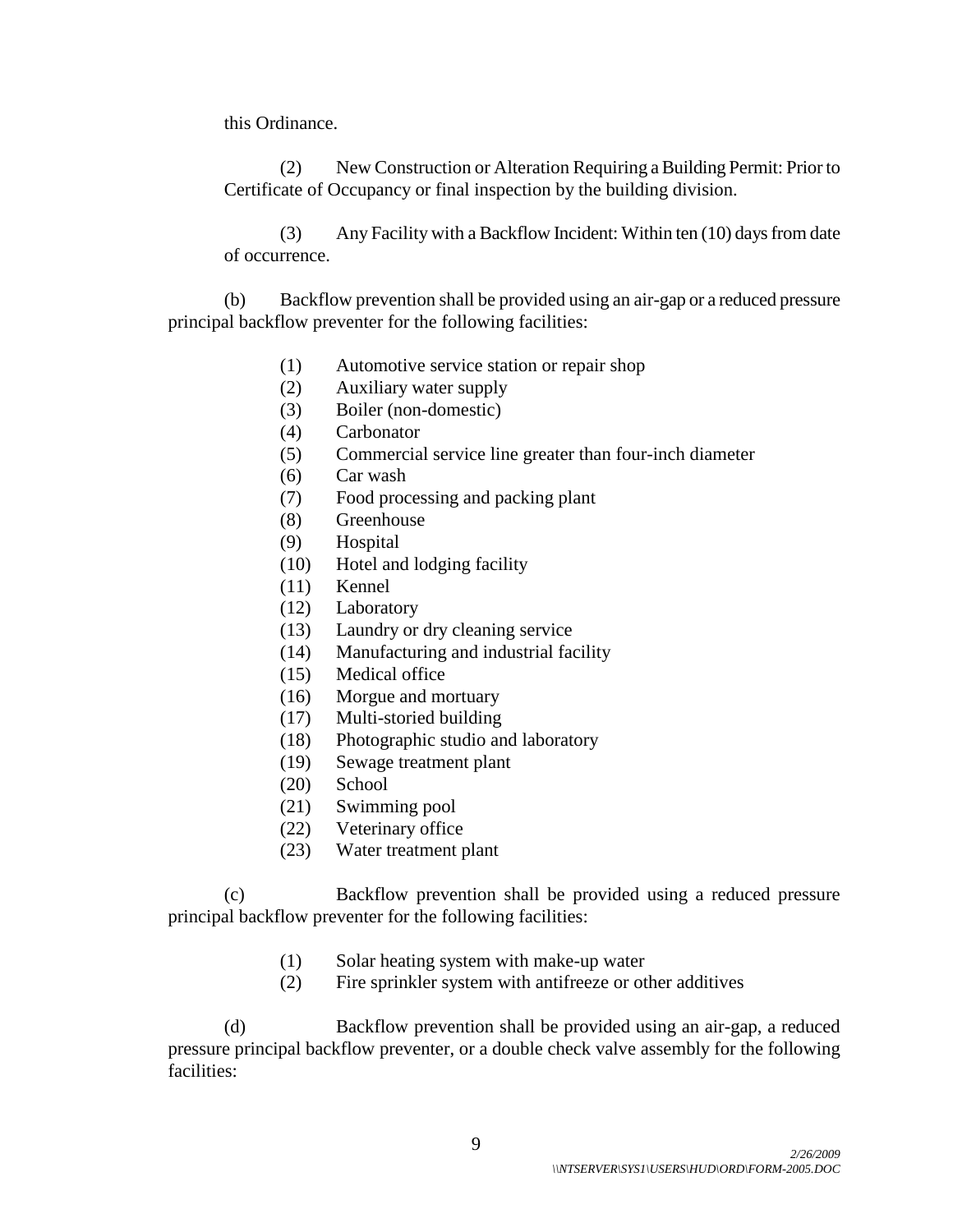- (1) Fire sprinkler system with no chemicals added
- (2) Dry type fire sprinkler systems

(e) The owner of any building or facility not listed above may be required by the Public Works Director to install a backflow preventer. The compliance period and type of backflow preventer required will be determined by the Public Works Director.

## **Sec. 13-130. Reporting and Record-Keeping**

The certified inspector will provide a report to the Public Works Director of the results of inspections, tests, and maintenance. This report will be submitted within ten (10) days following the completion of the inspection, test, or maintenance of the device. The certified inspector shall also attach a card to the backflow preventer following each inspection, test, or maintenance activity to document and date the activities performed. Records of all inspections, tests, or maintenance activities, including materials and parts changed, shall be kept by the certified inspector, the owner, and the Public Works Director for a period of not less than three (3) years.

### **Sec. 13-131. Backflow Preventers**

(a) Any backflow preventer required herein will be of a model and size approved by the Public Works Director. The term "approved backflow preventer" means a device that has been manufactured in full conformance with the standards established by the latest version of the Colorado Cross Connection Control Manual. Final approval is evidenced by a certificate of approval issued by an approved testing laboratory certifying full compliance with the Colorado Department of Public Health and Environment standards and ASSE or USC FCCC & HR specifications. In addition to the aforementioned standards and specifications, all backflow preventers will have a unique serial number attached to the device by the manufacturer.

(b) The following testing laboratory has been qualified to test and certify backflow preventers:

> Foundation for Cross Connection Control and Hydraulic Research University of Southern California University Park Los Angeles, CA 90089-0231

Testing laboratories other than the laboratory listed above will be added to an approved list as they are qualified by the Public Works Director.

(c) Backflow preventers that may be subjected to back-pressure or backsiphonage that have been fully tested and have been granted a certificate of approval by said qualified laboratory and are listed on the laboratory's current list of "approved devices," and newly installed devices which have been inspected and installed to the satisfaction of the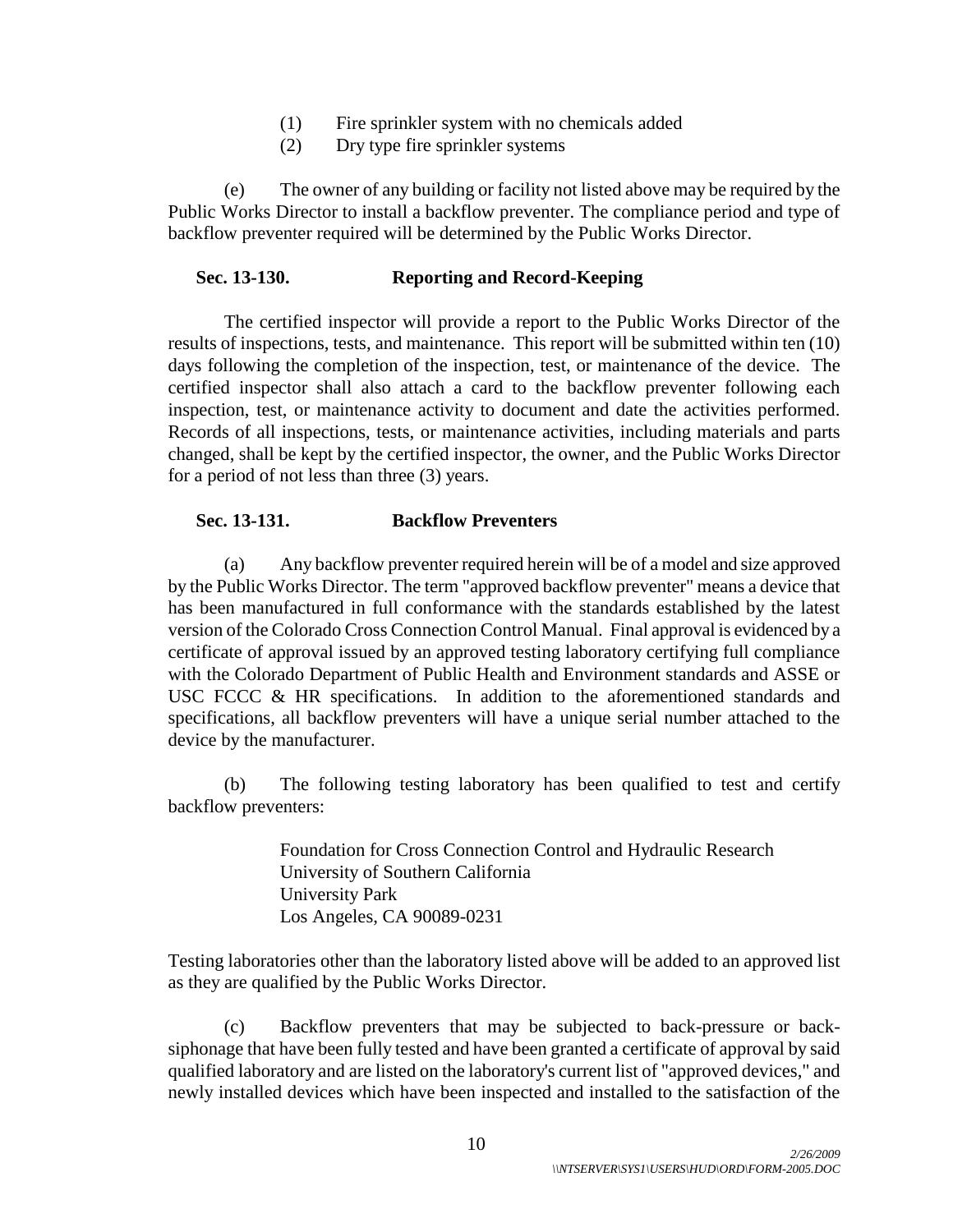Public Works Director, are deemed to be in compliance with this article.

## **Sec. 13-132. Right of Entry**

By previously arranged appointment, the Public Works Director or a designee thereof, shall have the right of entry to inspect any and all buildings and premises for cross connections relative to possible hazards. This right of entry shall be a condition of the water service in order to protect the health, safety and welfare of the water customers. Where building security is required, the backflow preventer should be located in an area not subject to security.

## **Sec. 13-133. Violation.**

Any person who violates any provision of this article shall be subject to the penalties set forth in section 13-84 of this Code and, after notice and hearing, be subject to termination of water service to the owner's property.

Section 2. Safety Clause. The Town Board of Trustees hereby finds, determines, and declares that this ordinance is promulgated under the general police power of the Town of Hudson, that it is promulgated for the health, safety, and welfare of the public, and that this ordinance is necessary for the preservation of health and safety and for the protection of public convenience and welfare. The Board of Trustees further determines that the ordinance bears a rational relation to the proper legislative object sought to be attained.

Section 3. Severability. If any clause, sentence, paragraph, or part of this ordinance or the application thereof to any person or circumstances shall for any reason be adjudged by a court of competent jurisdiction invalid, such judgment shall not affect application to other persons or circumstances.

Section 4. Effective Date. This Ordinance shall become effective thirty (30) days after final publication.

INTRODUCED, READ IN FULL, AND ADOPTED this and day of  $\frac{1}{2009}.$ 

TOWN OF HUDSON, COLORADO

\_\_\_\_\_\_\_\_\_\_\_\_\_\_\_\_\_\_\_\_\_\_\_\_\_\_\_\_\_

Neal Pontius, Mayor

ATTEST:

\_\_\_\_\_\_\_\_\_\_\_\_\_\_\_\_\_\_\_\_\_\_\_\_\_\_\_\_\_\_\_\_ Rachael Arnold, Assistant Town Clerk